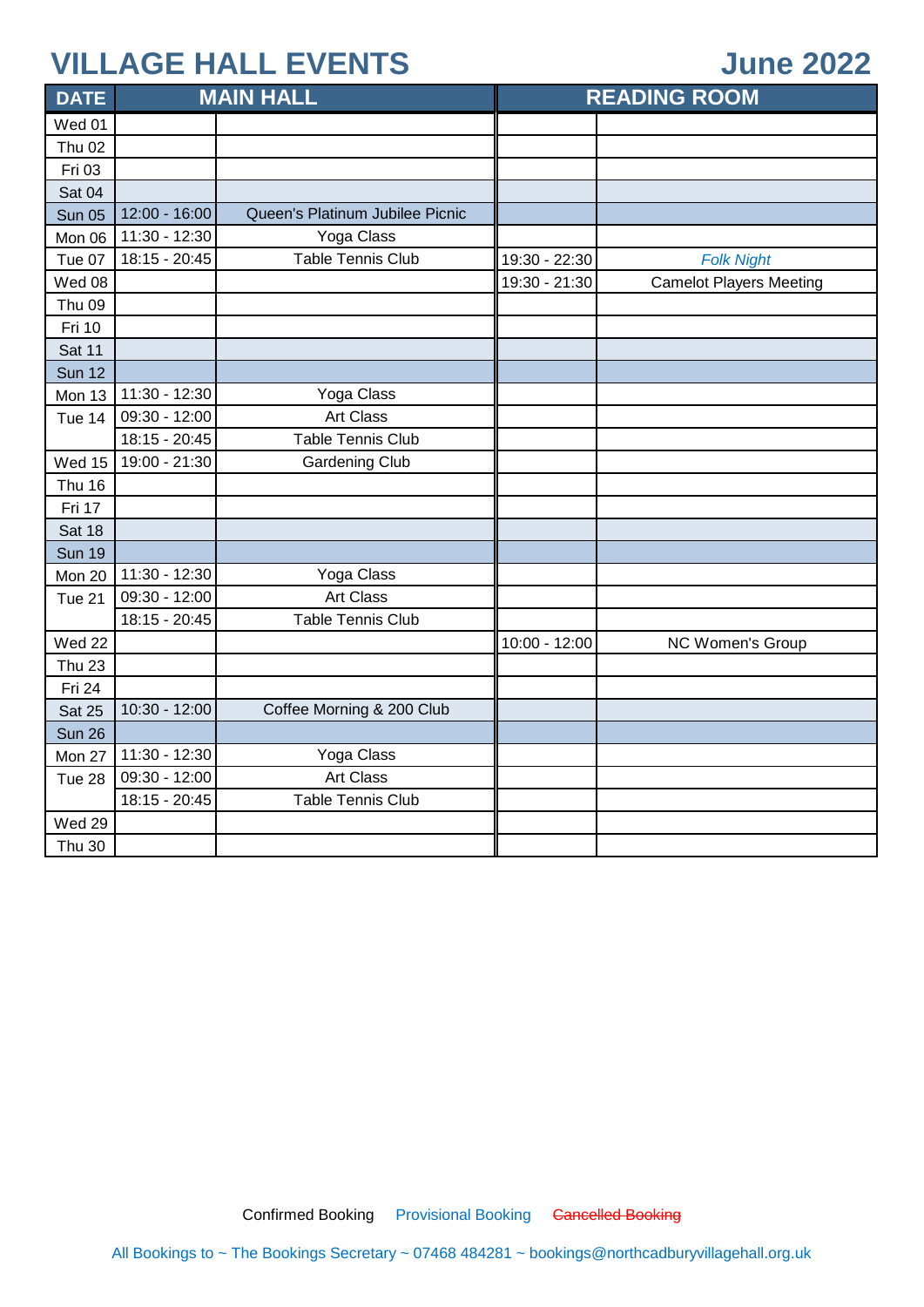### **July 2022**

| <b>DATE</b>   | <b>MAIN HALL</b> |                                       | <b>READING ROOM</b> |                         |
|---------------|------------------|---------------------------------------|---------------------|-------------------------|
| Fri 01        | 12:00 - 18:00    | <b>Private Hire</b>                   |                     |                         |
| <b>Sat 02</b> |                  |                                       |                     |                         |
| <b>Sun 03</b> |                  |                                       |                     |                         |
| Mon 04        | 11:30 - 12:30    | Yoga Class                            |                     |                         |
| Tue 05        | 09:30 - 12:00    | Art Class                             | 19:30 - 22:30       | <b>Folk Night</b>       |
| Wed 06        |                  |                                       |                     |                         |
| <b>Thu 07</b> |                  |                                       |                     |                         |
| <b>Fri 08</b> |                  |                                       |                     |                         |
| Sat 09        |                  |                                       |                     |                         |
| <b>Sun 10</b> |                  |                                       |                     |                         |
| Mon 11        | 11:30 - 12:30    | Yoga Class                            |                     |                         |
| <b>Tue 12</b> | 09:30 - 12:00    | <b>Art Class</b>                      |                     |                         |
| Wed 13        |                  |                                       |                     |                         |
| <b>Thu 14</b> | 19:30 - 12:00    | <b>Village Hall Committee Meeting</b> |                     |                         |
| Fri 15        |                  |                                       |                     |                         |
| Sat 16        |                  |                                       |                     |                         |
| <b>Sun 17</b> | 14:00 - 18:00    | <b>Private Hire - Child's Party</b>   |                     |                         |
| Mon 18        |                  |                                       |                     |                         |
| <b>Tue 19</b> | 09:30 - 12:00    | Art Class                             |                     |                         |
| Wed 20        | 19:00 - 21:30    | <b>Gardening Club</b>                 |                     |                         |
| <b>Thu 21</b> |                  |                                       |                     |                         |
| Fri 22        |                  |                                       |                     |                         |
| <b>Sat 23</b> |                  |                                       |                     |                         |
| <b>Sun 24</b> |                  |                                       |                     |                         |
| Mon 25        |                  |                                       |                     |                         |
| Tue 26        |                  |                                       |                     |                         |
| Wed 27        |                  |                                       | 10:00 - 12:00       | <b>NC Women's Group</b> |
| <b>Thu 28</b> |                  |                                       |                     |                         |
| Fri 29        |                  |                                       |                     |                         |
| Sat 30        | 10:30 - 12:00    | Coffee Morning & 200 Club             |                     |                         |
| <b>Sun 31</b> |                  |                                       |                     |                         |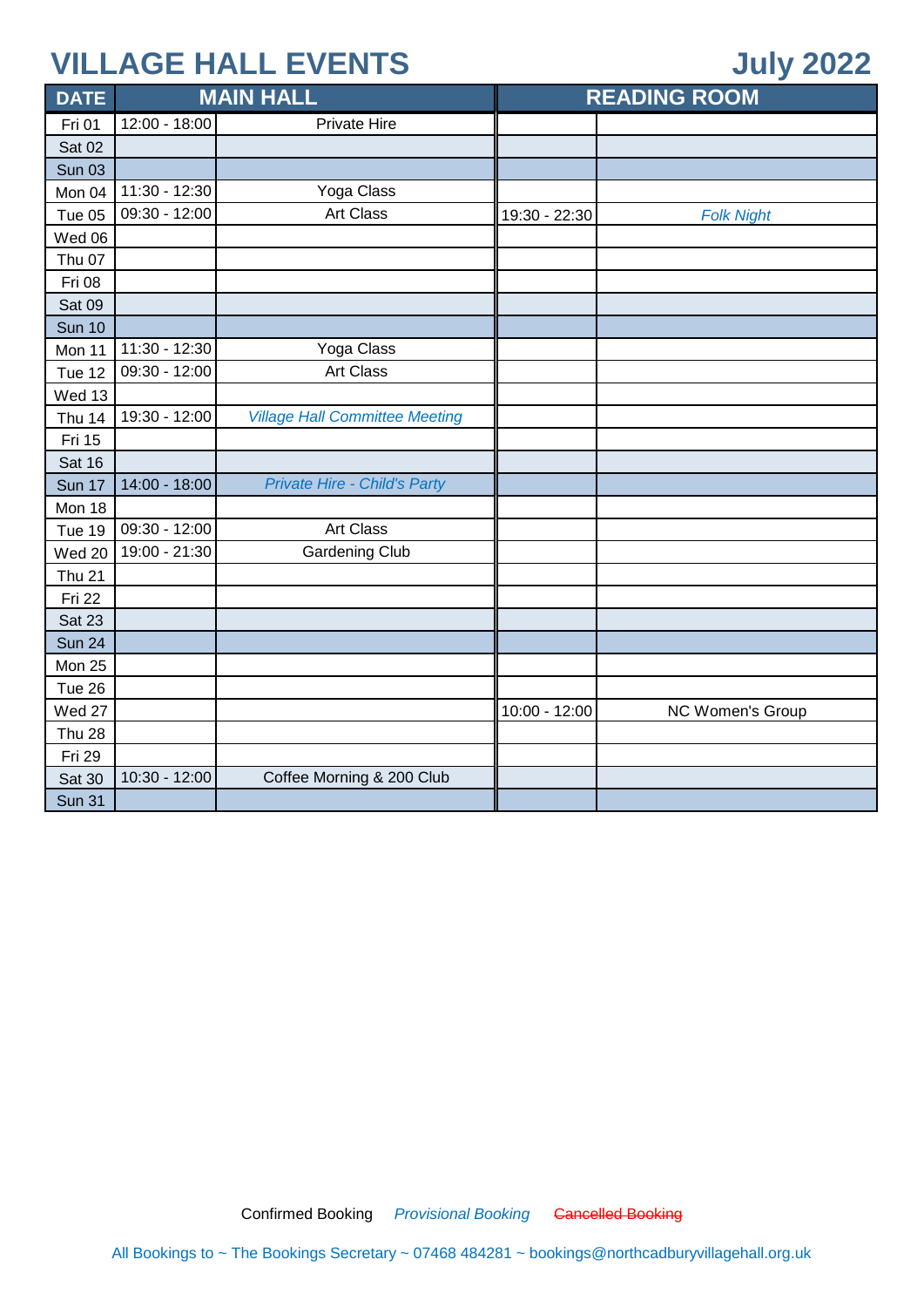## **August 2022**

| <b>DATE</b>   |               | <b>MAIN HALL</b>          | <b>READING ROOM</b> |
|---------------|---------------|---------------------------|---------------------|
| Mon 01        | 11:30 - 12:30 | <b>Yoga Class</b>         |                     |
| Tue 02        |               |                           |                     |
| Wed 03        |               |                           |                     |
| Thu 04        |               |                           |                     |
| Fri 05        |               |                           |                     |
| Sat 06        |               |                           |                     |
| <b>Sun 07</b> |               |                           |                     |
| Mon 08        | 11:30 - 12:30 | <b>Yoga Class</b>         |                     |
| Tue 09        |               |                           |                     |
| Wed 10        |               |                           |                     |
| Thu 11        |               |                           |                     |
| Fri 12        |               |                           |                     |
| <b>Sat 13</b> | 10:00 - 17:00 | <b>Gardening Club</b>     |                     |
| <b>Sun 14</b> |               |                           |                     |
| Mon 15        | 11:30 - 12:30 | <b>Yoga Class</b>         |                     |
| Tue 16        |               |                           |                     |
| Wed 17        |               |                           |                     |
| <b>Thu 18</b> |               |                           |                     |
| Fri 19        |               |                           |                     |
| <b>Sat 20</b> |               |                           |                     |
| <b>Sun 21</b> |               |                           |                     |
| Mon 22        |               |                           |                     |
| Tue 23        |               |                           |                     |
| Wed 24        |               |                           |                     |
| <b>Thu 25</b> |               |                           |                     |
| Fri 26        |               |                           |                     |
| Sat 27        | 10:30 - 12:00 | Coffee Morning & 200 Club |                     |
| <b>Sun 28</b> |               |                           |                     |
| Mon 29        |               |                           |                     |
| Tue 30        |               |                           |                     |
| Wed 31        |               |                           |                     |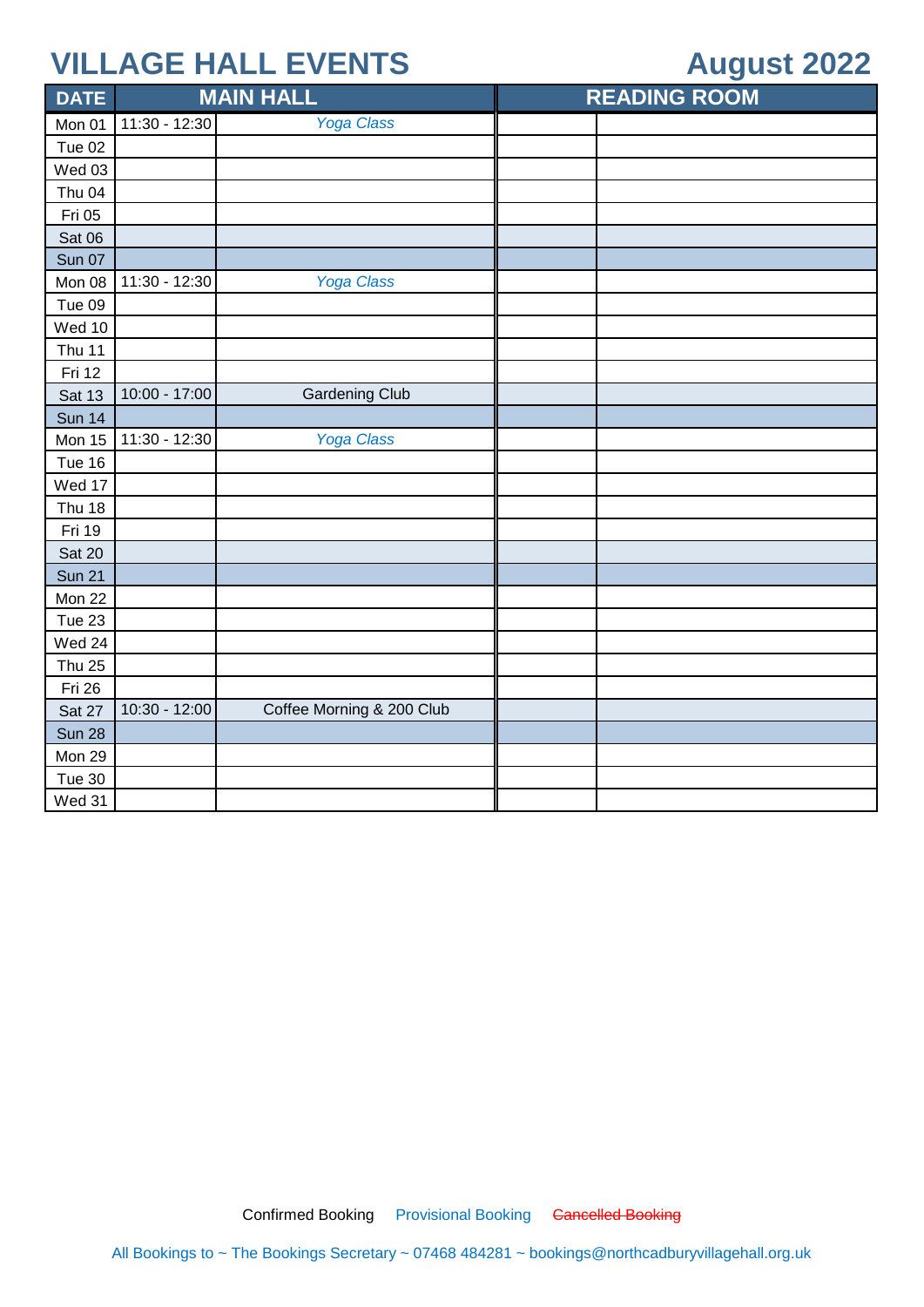## **September 2022**

| <b>DATE</b>   | <b>MAIN HALL</b> |                                       |               | <b>READING ROOM</b> |
|---------------|------------------|---------------------------------------|---------------|---------------------|
| Thu 01        |                  |                                       |               |                     |
| Fri 02        |                  |                                       |               |                     |
| <b>Sat 03</b> |                  |                                       |               |                     |
| <b>Sun 04</b> |                  |                                       |               |                     |
| Mon 05        | 11:30 - 12:30    | Yoga Class                            |               |                     |
| Tue 06        |                  |                                       |               |                     |
| Wed 07        |                  |                                       |               |                     |
| <b>Thu 08</b> | 19:30 - 12:00    | <b>Village Hall Committee Meeting</b> |               |                     |
| Fri 09        |                  |                                       |               |                     |
| <b>Sat 10</b> |                  |                                       |               |                     |
| <b>Sun 11</b> |                  |                                       |               |                     |
| Mon 12        | 11:30 - 12:30    | Yoga Class                            |               |                     |
| Tue 13        |                  |                                       |               |                     |
| Wed 14        |                  |                                       |               |                     |
| <b>Thu 15</b> |                  |                                       |               |                     |
| Fri 16        |                  |                                       |               |                     |
| Sat 17        |                  |                                       |               |                     |
| <b>Sun 18</b> |                  |                                       |               |                     |
| Mon 19        | 11:30 - 12:30    | Yoga Class                            |               |                     |
| Tue 20        |                  |                                       |               |                     |
| Wed 21        | 19:00 - 21:30    | <b>Gardening Club</b>                 |               |                     |
| <b>Thu 22</b> |                  |                                       |               |                     |
| <b>Fri 23</b> |                  |                                       |               |                     |
| Sat 24        | 10:30 - 12:00    | Coffee Morning & 200 Club             |               |                     |
| <b>Sun 25</b> |                  |                                       |               |                     |
| Mon 26        | 11:30 - 12:30    | Yoga Class                            |               |                     |
| Tue 27        |                  |                                       |               |                     |
| Wed 28        |                  |                                       | 10:00 - 12:00 | NC Women's Group    |
|               | 19:00 - 21:00    | NCYPC - Parish Council meeting        |               |                     |
| <b>Thu 29</b> |                  |                                       |               |                     |
| Fri 30        |                  |                                       |               |                     |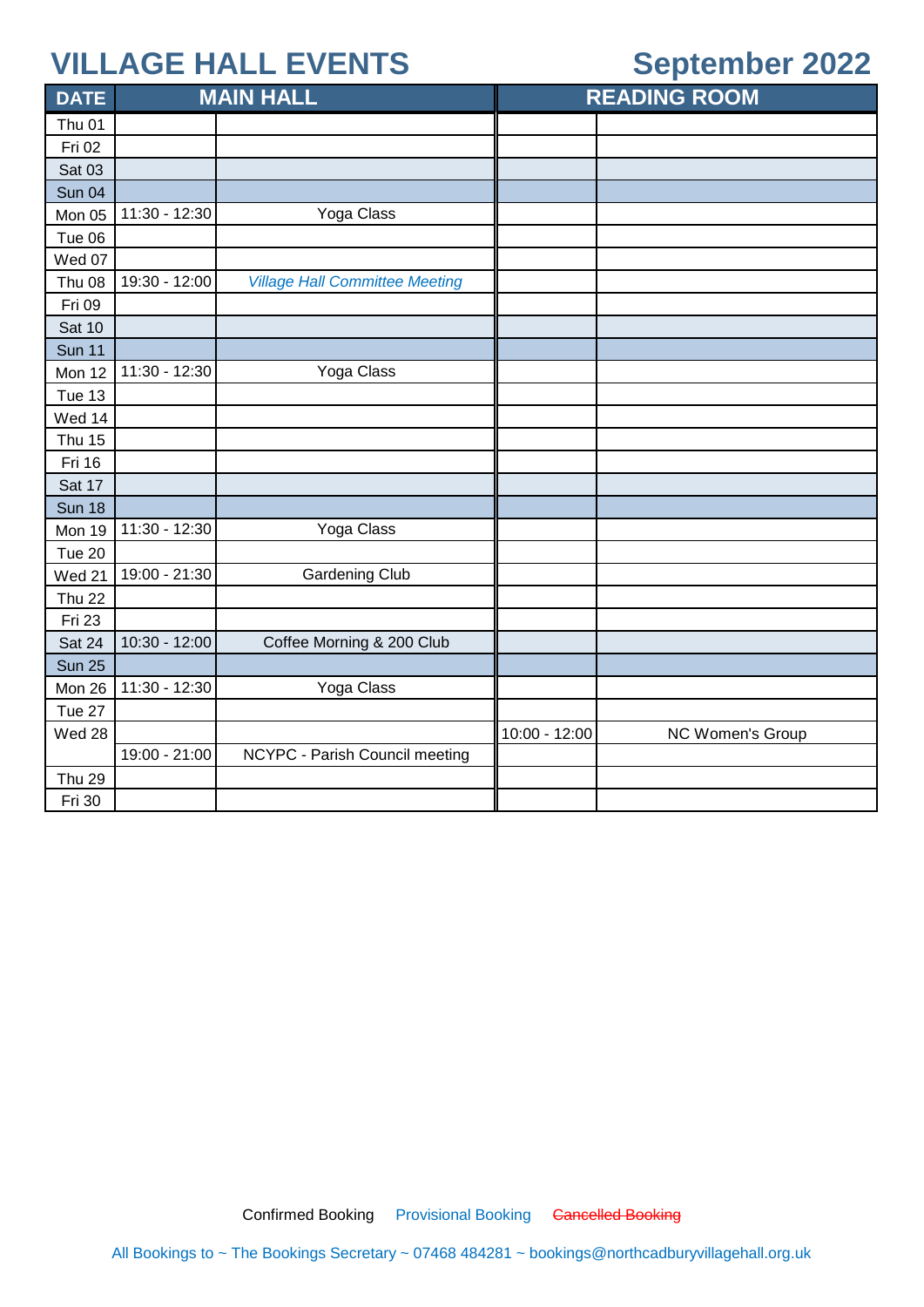### **October 2022**

| <b>DATE</b>   |               | <b>MAIN HALL</b>            |               | <b>READING ROOM</b> |
|---------------|---------------|-----------------------------|---------------|---------------------|
| Sat 01        |               |                             |               |                     |
| <b>Sun 02</b> |               |                             |               |                     |
| Mon 03        | 11:30 - 12:30 | Yoga Class                  |               |                     |
| Tue 04        |               |                             |               |                     |
| Wed 05        |               |                             |               |                     |
| <b>Thu 06</b> |               |                             |               |                     |
| Fri 07        |               |                             |               |                     |
| Sat 08        | 10:30 - 12:30 | <b>CPR Refresher Course</b> |               |                     |
| <b>Sun 09</b> |               |                             |               |                     |
| Mon 10        | 11:30 - 12:30 | Yoga Class                  |               |                     |
| Tue 11        |               |                             |               |                     |
| Wed 12        |               |                             |               |                     |
| <b>Thu 13</b> |               |                             |               |                     |
| Fri 14        |               |                             |               |                     |
| <b>Sat 15</b> |               |                             |               |                     |
| <b>Sun 16</b> |               |                             |               |                     |
| Mon 17        | 11:30 - 12:30 | Yoga Class                  |               |                     |
| Tue 18        |               |                             |               |                     |
| Wed 19        | 19:00 - 21:30 | <b>Gardening Club</b>       |               |                     |
| <b>Thu 20</b> |               |                             |               |                     |
| Fri 21        |               |                             |               |                     |
| Sat 22        |               |                             |               |                     |
| <b>Sun 23</b> |               |                             |               |                     |
| Mon 24        | 11:30 - 12:30 | <b>Yoga Class</b>           |               |                     |
| Tue 25        |               |                             |               |                     |
| Wed 26        |               |                             | 10:00 - 12:00 | NC Women's Group    |
| <b>Thu 27</b> |               |                             |               |                     |
| Fri 28        |               |                             |               |                     |
| Sat 29        | 10:30 - 12:00 | Coffee Morning & 200 Club   |               |                     |
| <b>Sun 30</b> |               |                             |               |                     |
| Mon 31        | 11:30 - 12:30 | Yoga Class                  |               |                     |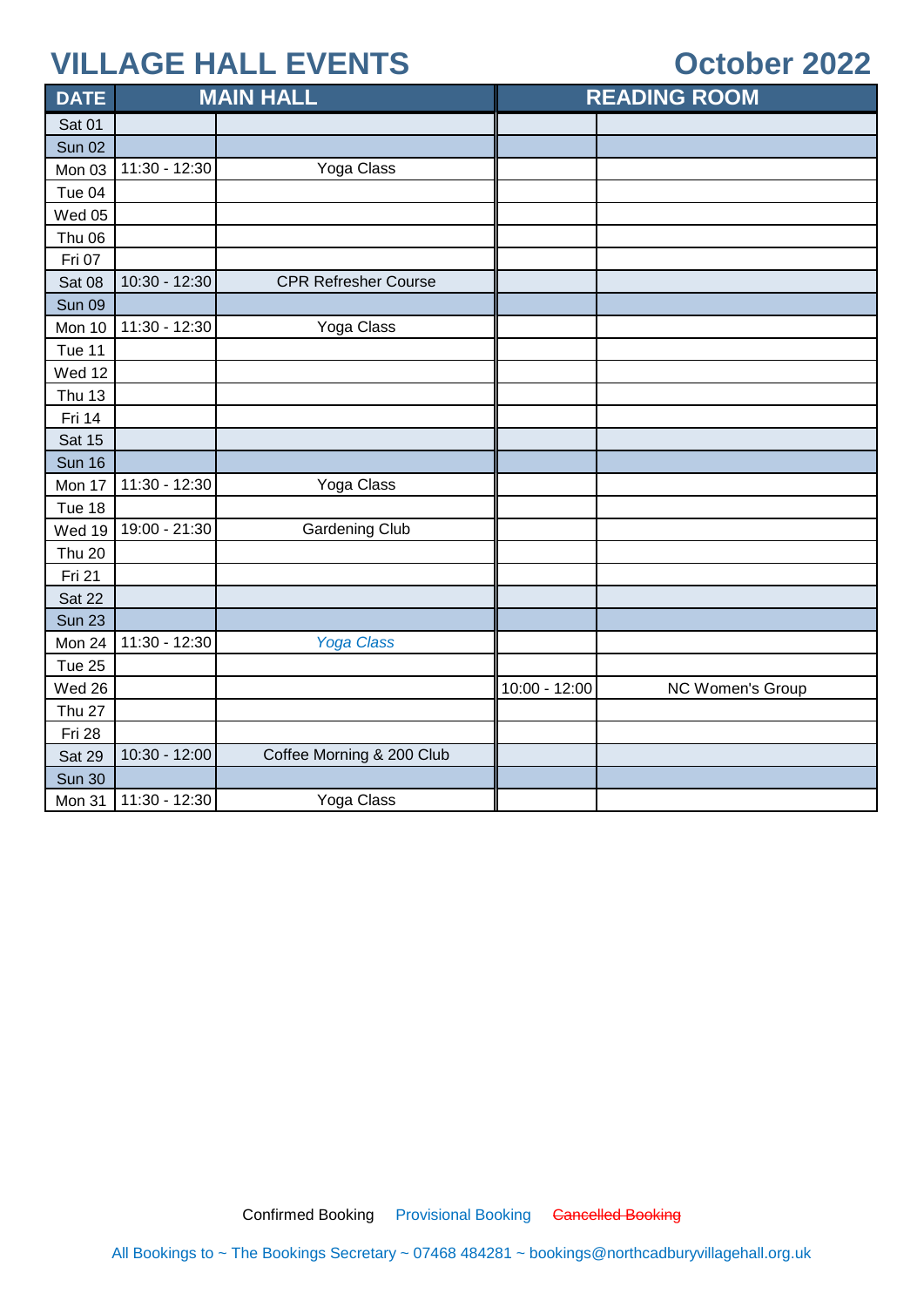#### **November 2022**

| <b>DATE</b>   |               | <b>MAIN HALL</b>                      |               | <b>READING ROOM</b> |
|---------------|---------------|---------------------------------------|---------------|---------------------|
| Tue 01        |               |                                       |               |                     |
| <b>Wed 02</b> |               |                                       |               |                     |
| <b>Thu 03</b> |               |                                       |               |                     |
| Fri 04        |               |                                       |               |                     |
| <b>Sat 05</b> |               |                                       |               |                     |
| <b>Sun 06</b> |               |                                       |               |                     |
| Mon 07        | 11:30 - 12:30 | Yoga Class                            |               |                     |
| Tue 08        |               |                                       |               |                     |
| Wed 09        |               |                                       |               |                     |
| Thu 10        | 19:30 - 12:00 | <b>Village Hall Committee Meeting</b> |               |                     |
| Fri 11        |               |                                       |               |                     |
| <b>Sat 12</b> |               |                                       |               |                     |
| <b>Sun 13</b> |               |                                       |               |                     |
| Mon 14        | 11:30 - 12:30 | Yoga Class                            |               |                     |
| Tue 15        |               |                                       |               |                     |
| Wed 16        | 19:00 - 21:30 | <b>Gardening Club</b>                 |               |                     |
| Thu 17        |               |                                       |               |                     |
| Fri 18        |               |                                       |               |                     |
| <b>Sat 19</b> |               |                                       |               |                     |
| <b>Sun 20</b> |               |                                       |               |                     |
| Mon 21        | 11:30 - 12:30 | Yoga Class                            |               |                     |
| Tue 22        |               |                                       |               |                     |
| Wed 23        |               |                                       | 10:00 - 12:00 | NC Women's Group    |
|               | 19:00 - 21:00 | NCYPC - Parish Council meeting        |               |                     |
| <b>Thu 24</b> |               |                                       |               |                     |
| Fri 25        |               |                                       |               |                     |
| Sat 26        | 10:30 - 12:00 | Coffee Morning & 200 Club             |               |                     |
| <b>Sun 27</b> |               |                                       |               |                     |
| Mon 28        | 11:30 - 12:30 | Yoga Class                            |               |                     |
| Tue 29        |               |                                       |               |                     |
| Wed 30        |               |                                       |               |                     |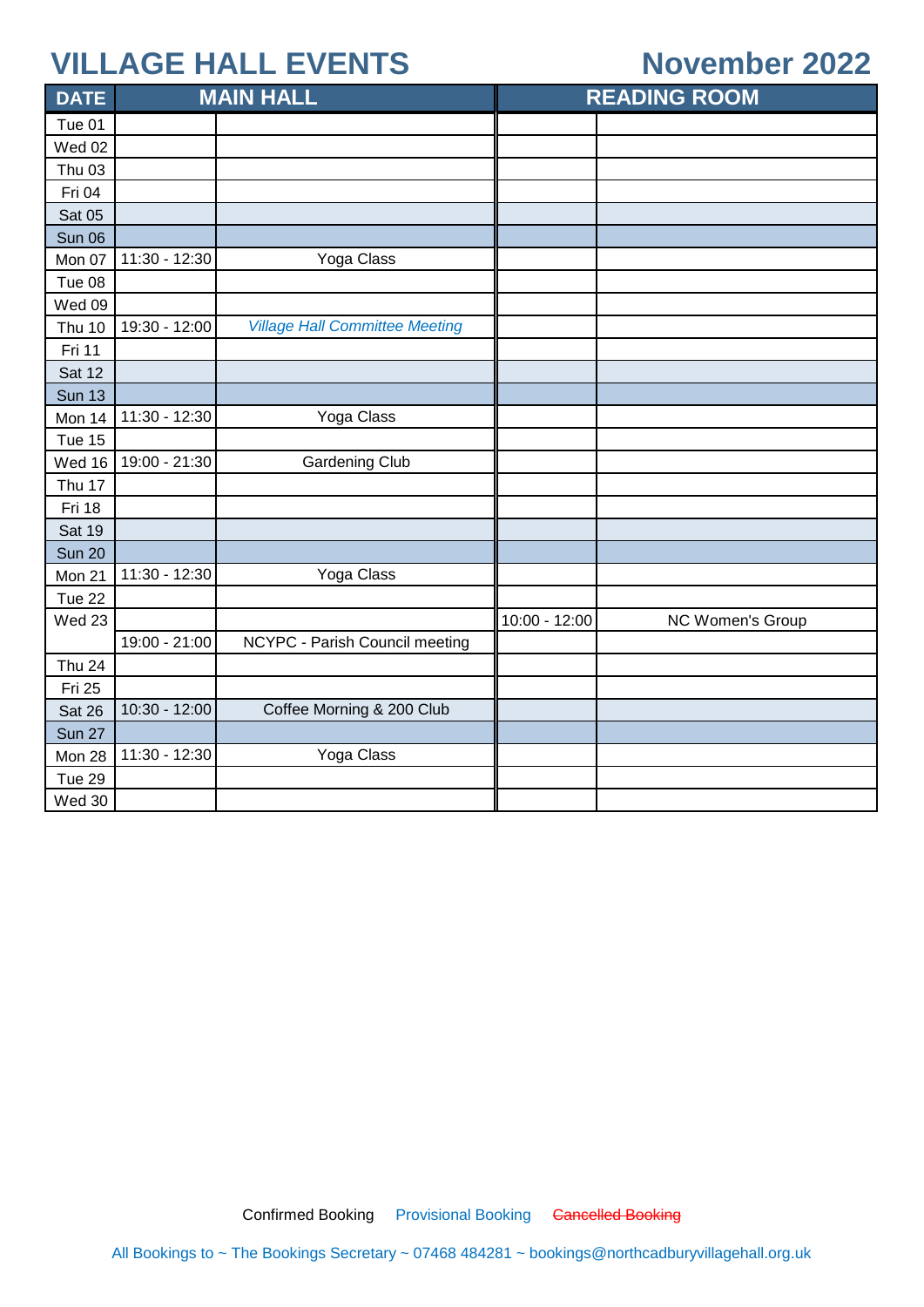#### **December 2022**

| <b>DATE</b>       | <b>MAIN HALL</b> |                             | <b>READING ROOM</b> |                             |
|-------------------|------------------|-----------------------------|---------------------|-----------------------------|
| Thu <sub>01</sub> |                  |                             |                     |                             |
| Fri 02            |                  |                             |                     |                             |
| Sat 03            | $10:00 - 16:00$  | Camelot Players - Rehearsal | 10:00 - 16:00       | Camelot Players - Rehearsal |
| <b>Sun 04</b>     | 13:00 - 18:00    | Camelot Players - Rehearsal | 13:00 - 18:00       | Camelot Players - Rehearsal |
| Mon 05            | 11:30 - 12:30    | Yoga Class                  |                     |                             |
| Tue 06            |                  |                             |                     |                             |
| Wed 07            | 15:00 - 22:00    | Camelot Players - Rehearsal | 15:00 - 22:00       | Camelot Players - Rehearsal |
| <b>Thu 08</b>     | all day          | Camelot Players - Panto     | all day             | Camelot Players - Panto     |
| Fri 09            | all day          | Camelot Players - Panto     | all day             | Camelot Players - Panto     |
| <b>Sat 10</b>     | all day          | Camelot Players - Panto     | all day             | Camelot Players - Panto     |
| <b>Sun 11</b>     |                  |                             |                     |                             |
| Mon 12            | 11:30 - 12:30    | Yoga Class                  |                     |                             |
| Tue 13            |                  |                             |                     |                             |
| Wed 14            |                  |                             |                     |                             |
| <b>Thu 15</b>     |                  |                             |                     |                             |
| <b>Fri 16</b>     |                  |                             |                     |                             |
| Sat 17            | 10:30 - 12:00    | Coffee Morning & 200 Club   |                     |                             |
| <b>Sun 18</b>     |                  |                             |                     |                             |
| Mon 19            | 11:30 - 12:30    | <b>Yoga Class</b>           |                     |                             |
| Tue 20            |                  |                             |                     |                             |
| Wed 21            |                  |                             |                     |                             |
| <b>Thu 22</b>     |                  |                             |                     |                             |
| Fri 23            |                  |                             |                     |                             |
| Sat 24            |                  |                             |                     |                             |
| <b>Sun 25</b>     |                  |                             |                     |                             |
| Mon 26            | 11:30 - 12:30    | <b>Yoga Class</b>           |                     |                             |
| Tue 27            |                  |                             |                     |                             |
| Wed 28            |                  |                             |                     |                             |
| <b>Thu 29</b>     |                  |                             |                     |                             |
| Fri 30            |                  |                             |                     |                             |
| Sat 31            |                  |                             |                     |                             |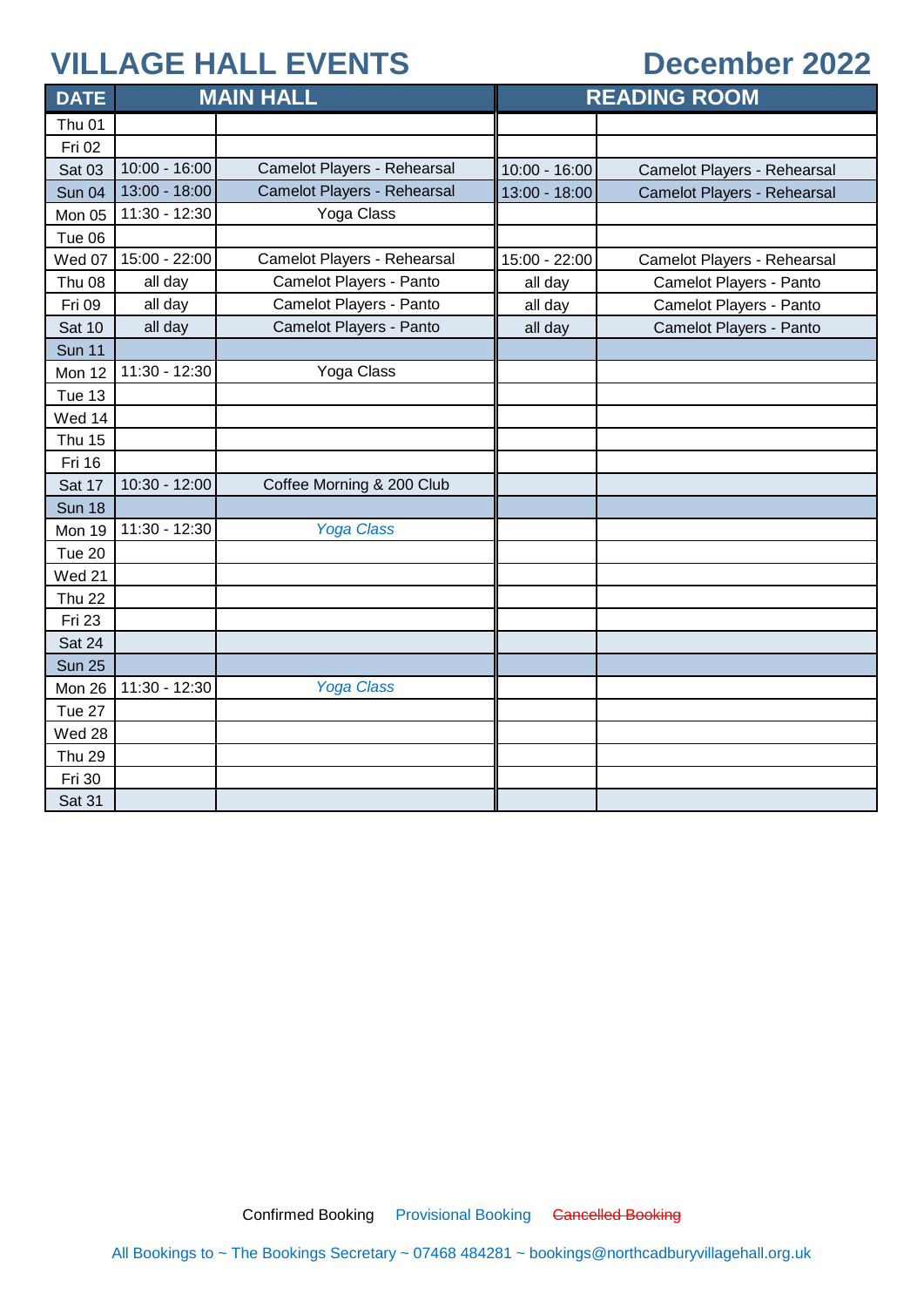### **January 2023**

| <b>DATE</b>   |               | <b>MAIN HALL</b>                      | <b>READING ROOM</b> |  |
|---------------|---------------|---------------------------------------|---------------------|--|
| <b>Sun 01</b> |               |                                       |                     |  |
| Mon 02        |               |                                       |                     |  |
| Tue 03        |               |                                       |                     |  |
| Wed 04        |               |                                       |                     |  |
| <b>Thu 05</b> |               |                                       |                     |  |
| Fri 06        |               |                                       |                     |  |
| Sat 07        |               |                                       |                     |  |
| <b>Sun 08</b> |               |                                       |                     |  |
| Mon 09        |               |                                       |                     |  |
| Tue 10        |               |                                       |                     |  |
| Wed 11        |               |                                       |                     |  |
| <b>Thu 12</b> | 19:30 - 12:00 | <b>Village Hall Committee Meeting</b> |                     |  |
| Fri 13        |               |                                       |                     |  |
| Sat 14        |               |                                       |                     |  |
| <b>Sun 15</b> |               |                                       |                     |  |
| Mon 16        |               |                                       |                     |  |
| Tue 17        |               |                                       |                     |  |
| Wed 18        |               |                                       |                     |  |
| <b>Thu 19</b> |               |                                       |                     |  |
| Fri 20        |               |                                       |                     |  |
| Sat 21        |               |                                       |                     |  |
| <b>Sun 22</b> |               |                                       |                     |  |
| Mon 23        |               |                                       |                     |  |
| <b>Tue 24</b> |               |                                       |                     |  |
| Wed 25        |               |                                       |                     |  |
| <b>Thu 26</b> |               |                                       |                     |  |
| Fri 27        |               |                                       |                     |  |
| <b>Sat 28</b> | 10:30 - 12:00 | Coffee Morning & 200 Club             |                     |  |
| <b>Sun 29</b> |               |                                       |                     |  |
| Mon 30        |               |                                       |                     |  |
| Tue 31        |               |                                       |                     |  |